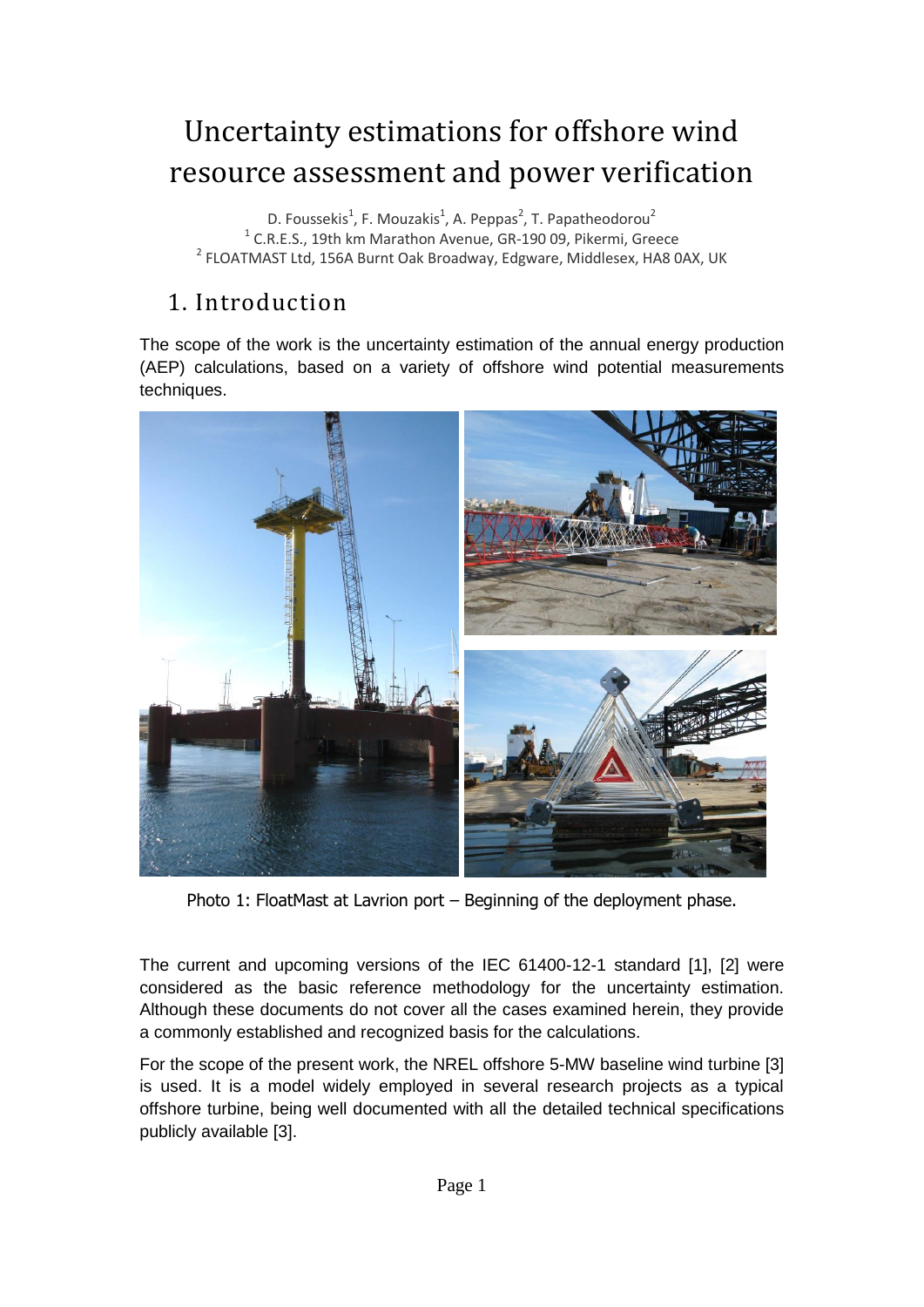# 2. Offshore measurement options

The following measurement options, listed in Table 3, were considered for offshore wind potential and power curve measurements.

| Case | <b>Method</b>                                                                                                             | <b>Short</b><br><b>Name</b> | <b>Comments</b>                                                                                                                                                                                                                 |
|------|---------------------------------------------------------------------------------------------------------------------------|-----------------------------|---------------------------------------------------------------------------------------------------------------------------------------------------------------------------------------------------------------------------------|
| A    | Fixed<br>permanent full<br>rotor height<br>meteorological<br>mast (150m)                                                  | <b>RHMM</b>                 | + High accuracy & TI measurements (cup/sonic)<br>+ High data availability<br>+ Rotor equivalent wind speed<br>- Very high installation cost<br>- Significant flow disturbance                                                   |
| B    | Fixed<br>permanent<br>hub height<br>meteorological<br>$\text{mast}(90\text{m})$<br>with remote<br>sensing<br>device (RSD) | HHMM+RSD                    | + High accuracy & TI measurements (cup/sonic)<br>+ High data availability<br>+ Rotor equivalent wind speed<br>+ RSD continuously verified against cups<br>- High installation cost<br>- Flow disturbance                        |
| C    | Fixed<br>permanent<br>below hub<br>height mast<br>$(40m)$ with<br>remote<br>sensing<br>device (RSD)                       | BHMM+RSD                    | + High accuracy & TI measurements (cup/sonic)<br>+ High data availability<br>+ Rotor equivalent wind speed<br>+ RSD continuously verified against cups<br>- High installation cost                                              |
| D    | Remote<br>sensing<br>device (RSD)<br>on floating<br>vessel<br>(i.e. floating<br>LIDAR)                                    | fIRSD                       | + Low installation cost<br>+ Rotor equivalent wind speed<br>+ No flow disturbance<br>- Lower data availability<br>- Strong effects from structure movements                                                                     |
| E    | Temporary<br>TLP mast<br>$(40m)$ with<br>remote<br>sensing<br>device                                                      | FloatMast                   | + Good accuracy & TI measurements (cup/sonic)<br>+ High data availability<br>+ Rotor equivalent wind speed<br>+ RSD continuously verified against cups<br>+ Low installation cost<br>- Limited effects from structure movements |

*Cases A, B, C are explicitly defined in [2]*

Table 1. Measuring options for offshore wind potential and power curve measurements.

It is beyond the scope of this work to comment in detail the pros and cons of each method. All of them have some strong advantages and none has no disadvantages. As an example, consider the issues of met mast height and atmospheric stability.

Despite the belief that the higher the met mast the better is, flow distortion becomes an important factor since self-supporting met mast are huge structures that affect shear measurements (higher effect at lower anemometers, especially if a helicopter platform is present).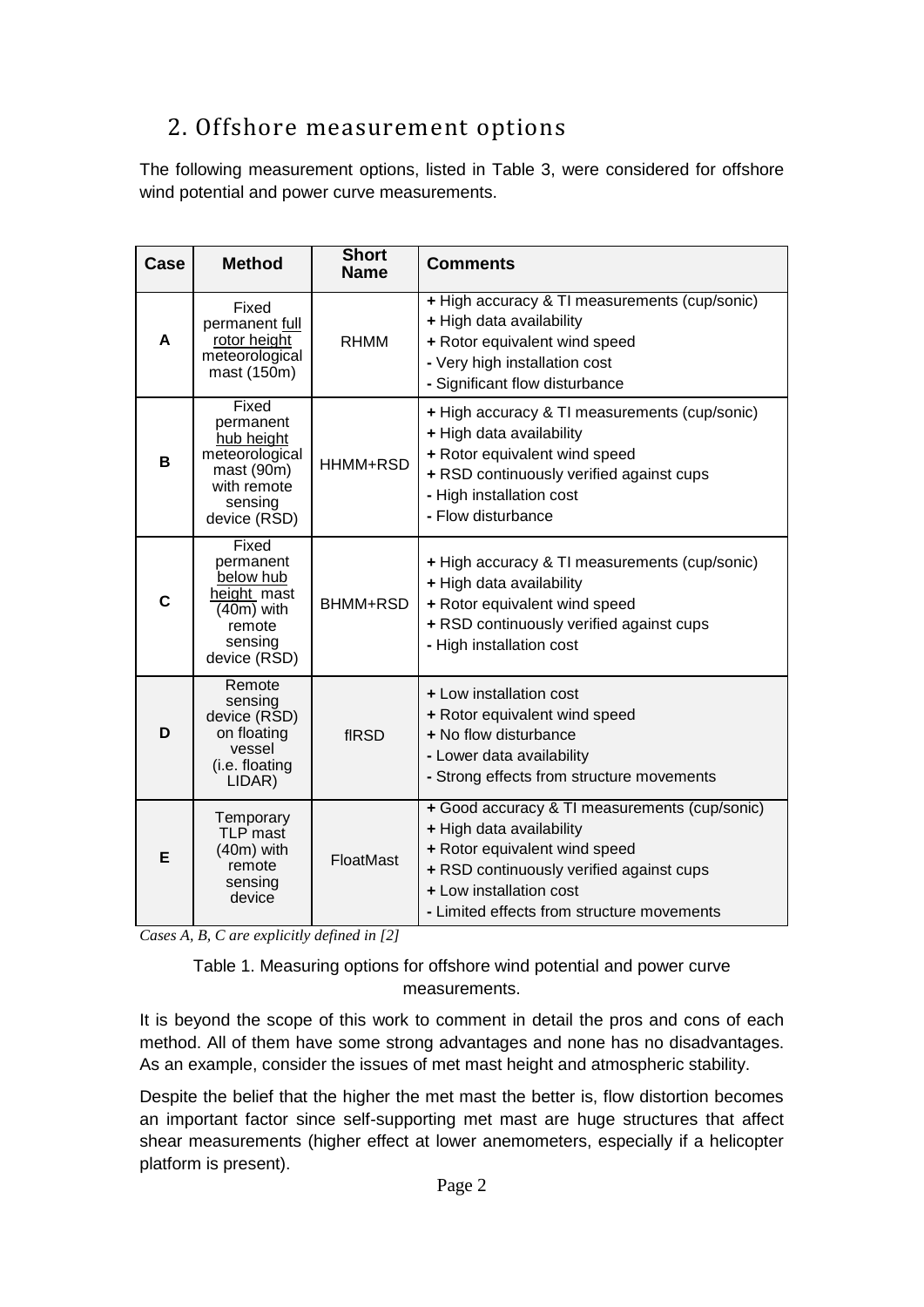Atmospheric stability, on the other hand, can only be measured accurately by a met mast (by two or more ultrasonics and/or differential thermometers at different heights), in contrary to floating lidars which can only deduce it empirically (from the vertical wind profile).

Also, it is worth mentioning the advantage of floating lidars concerning their ability to be redeployed at another point of the wind farm site, while met mast platforms must use a horizontally scanning lidar to cover the wind potential of the site.

Research and testing is on-going so the performance of the various options is expected to be improved with time.

### 3. Typical Virtual offshore WT

The selected wind turbine for the AEP uncertainty calculations is the welldocumented and widely used in research projects 5MW offshore wind turbine from NREL [3]. Below the main technical specifications are presented.

| <b>NREL WT specifications [3]</b> |                                    |  |  |  |  |  |  |
|-----------------------------------|------------------------------------|--|--|--|--|--|--|
| Rating                            | 5 MW                               |  |  |  |  |  |  |
| Rotor Orientation, Configuration  | Upwind, 3 Blades                   |  |  |  |  |  |  |
| Control                           | Variable Speed, Collective Pitch   |  |  |  |  |  |  |
| <b>Drivetrain</b>                 | High Speed, Multiple-Stage Gearbox |  |  |  |  |  |  |
| Rotor, Hub Diameter               | 126 m, 3 m                         |  |  |  |  |  |  |
| Hub Height                        | 90 <sub>m</sub>                    |  |  |  |  |  |  |
| Cut-In, Rated, Cut-Out Wind Speed | 3 m/s, 11.4 m/s, 25 m/s            |  |  |  |  |  |  |
| Cut-In, Rated Rotor Speed         | 6.9 rpm, 12.1 rpm                  |  |  |  |  |  |  |
| <b>Rated Tip Speed</b>            | $80 \text{ m/s}$                   |  |  |  |  |  |  |
| Overhang, Shaft Tilt, Precone     | $5 m, 5^{\circ}, 2.5^{\circ}$      |  |  |  |  |  |  |

Table 2. Technical specifications for the chosen fictitious WT type.

Figure 1 presents the binned power curve along with the standard deviation of power in each wind speed bin (0.5m/s). Table 2 shows tabulated data in form of a typical power curve campaign.



Figure 1. Power curve of the NREL offshore 5-MW wind turbine.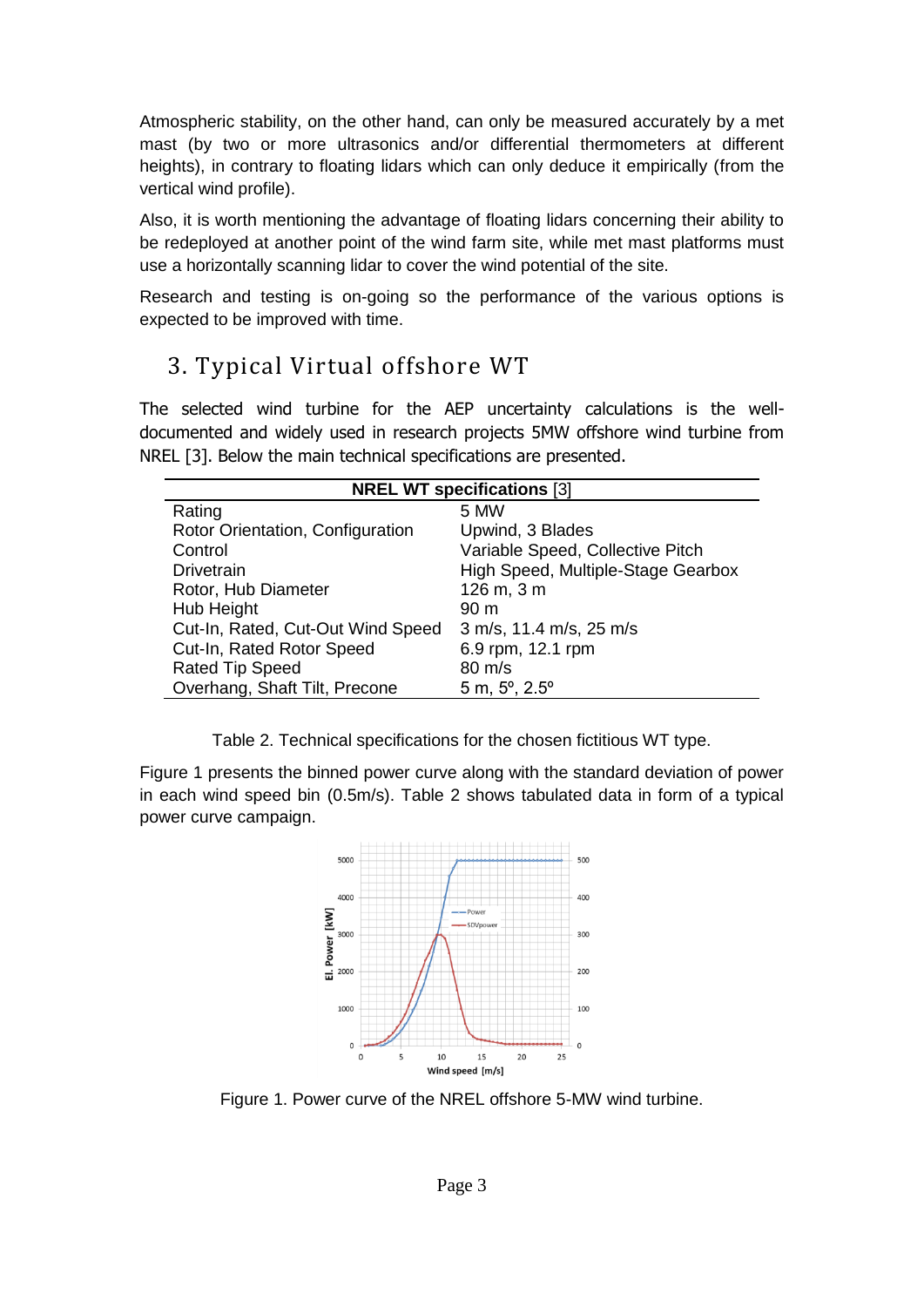| Artificial Power curve data for typical 5MW WT (NREL type) |                |                  |                |                  |                    |                |              |  |  |
|------------------------------------------------------------|----------------|------------------|----------------|------------------|--------------------|----------------|--------------|--|--|
| Average                                                    | Average        | SDV              | Numer          | Power            | Power              | Average        | Average      |  |  |
| wind                                                       | Power          | Power            | of             | minimum          | maximum            | density        | temperature  |  |  |
| speed                                                      | (kW)           | (kW)             | samples        | (kW)             | (kW)               | (kg/m3)        | (OC)         |  |  |
| (m/s)                                                      |                |                  |                |                  |                    |                |              |  |  |
|                                                            |                |                  |                |                  |                    |                |              |  |  |
| 0.5                                                        | 0.0            | 0.01             | 5              | 0.00             | 0.00               | 1.225          | 21.1         |  |  |
| 1.0                                                        | 0.0            | 3.00             | 5              | $-20.00$         | 0.00               | 1.225          | 21.1         |  |  |
| 1.5                                                        | $-3.0$         | 3.00             | 5              | $-20.00$         | 6.00               | 1.225          | 21.1         |  |  |
| 2.0                                                        | $-5.0$         | 5.00             | 10             | $-20.00$         | 10.00              | 1.225          | 21.1         |  |  |
| 2.5                                                        | 0.0            | 10.00            | 20             | $-30.00$         | 30.00              | 1.225          | 21.1         |  |  |
| 3.0                                                        | 40.5           | 15.00            | 50             | $-30.00$         | 85.50              | 1.225          | 21.1         |  |  |
| 3.5                                                        | 109.1          | 25.00            | 70             | 34.10            | 184.10             | 1.225          | 21.1         |  |  |
| <u>4.0</u>                                                 | 177.7          | 35.00            | 75             | <u>72.70</u>     | 282.70             | 1.225          | 21.1         |  |  |
| 4.5                                                        | 290.8          | 50.00            | 80             | 140.80           | 440.80             | 1.225          | 21.1         |  |  |
| 5.0<br>5.5                                                 | 403.9          | 65.00<br>85.00   | 85<br>90       | 208.90           | 598.90             | 1.225          | 21.1         |  |  |
| 6.0                                                        | 570.8<br>737.6 |                  | 90             | 315.75           | 825.75             | 1.225<br>1.225 | 21.1<br>21.1 |  |  |
| 6.5                                                        | 962.4          | 110.00<br>140.00 | 90             | 407.60<br>542.40 | 1067.60<br>1382.40 | 1.225          | 21.1         |  |  |
| 7.0                                                        | 1187.2         | 170.00           | 80             | 677.20           | 1697.20            | 1.225          | 21.1         |  |  |
| 7.5                                                        | 1479.2         | 200.00           | 80             | 879.15           | 2079.15            | 1.225          | 21.1         |  |  |
| 8.0                                                        | 1771.1         | 230.00           | 70             | 1081.10          | 2461.10            | 1.225          | 21.1         |  |  |
| 8.5                                                        | 2144.9         | 250.00           | 70             | 1394.85          | 2894.85            | 1.225          | <u> 21.1</u> |  |  |
| 9.0                                                        | 2518.6         | 280.00           | 60             | 1678.60          | 3358.60            | 1.225          | 21.1         |  |  |
| 9.5                                                        | 2983.5         | 300.00           | 60             | 2083.50          | 3883.50            | 1.225          | 21.1         |  |  |
| 10.0                                                       | 3448.4         | 300.00           | 55             | 2548.40          | 4348.40            | 1.225          | 21.1         |  |  |
| 10.5                                                       | 4005.5         | 290.00           | 55             | 3135.45          | 4875.45            | 1.225          | 21.1         |  |  |
| 11.0                                                       | 4562.5         | 250.00           | 50             | 3812.50          | 5020.00            | 1.225          | 21.1         |  |  |
| 11.5                                                       | 4781.3         | 200.00           | 50             | 4181.25          | 5020.00            | 1.225          | 21.1         |  |  |
| 12.0                                                       | 5000.0         | 150.00           | 45             | 4550.00          | 5020.00            | 1.225          | 21.1         |  |  |
| 12.5                                                       | 5000.0         | 100.00           | 45             | 4700.00          | 5020.00            | 1.225          | 21.1         |  |  |
| 13.0                                                       | 5000.0         | 60.00            | 40             | 4820.00          | 5020.00            | 1.225          | 21.1         |  |  |
| 13.5                                                       | 5000.0         | 35.00            | 40             | 4895.00          | 5020.00            | 1.225          | 21.1         |  |  |
| 14.0                                                       | 5000.0         | 25.00            | 35             | 4925.00          | 5020.00            | 1.225          | <u> 21.1</u> |  |  |
| 14.5                                                       | 5000.0         | 19.00            | 35             | 4943.00          | 5020.00            | 1.225          | 21.1         |  |  |
| 15.0                                                       | 5000.0         | 17.00            | 30             | 4949.00          | 5020.00            | 1.225          | 21.1         |  |  |
| 15.5                                                       | 5000.0         | 15.00            | 30             | 4955.00          | 5020.00            | 1.225          | 21.1         |  |  |
| 16.0                                                       | 5000.0         | 13.00            | 20             | 4961.00          | 5020.00            | 1.225          | 21.1         |  |  |
| 165                                                        | 5000.0         | 11.00            | 19             | 4967.00.         | 5020.00.           | 1.225          | 21 1         |  |  |
| 17.0                                                       | 5000.0         | 9.00             | 20             | 4973.00          | 5020.00            | 1.225          | 21.1         |  |  |
| 17.5                                                       | 5000.0         | 7.00             | 20             | 4979.00          | 5020.00            | 1.225          | 21.1         |  |  |
| 18.0                                                       | 5000.0         | 5.00             | 15             | 4985.00          | 5015.00            | 1.225          | 21.1         |  |  |
| 18.5                                                       | 5000.0         | 5.00             | 15             | 4985.00          | 5015.00            | 1.225          | 21.1         |  |  |
| 19.0                                                       | 5000.0         | 5.00             | 10             | 4985.00          | 5015.00            | 1.225          | 21.1         |  |  |
| 19.5                                                       | 5000.0         | 5.00             | 10             | 4985.00          | 5015.00            | 1.225          | 21.1         |  |  |
| 20.0                                                       | 5000.0         | 5.00             | $\overline{5}$ | 4985.00          | 5015.00            | 1.225          | 21.1         |  |  |
| 20.5                                                       | 5000.0         | 5.00             | $\overline{5}$ | 4985.00          | 5015.00            | 1.225          | 21.1         |  |  |
| 21.0                                                       | 5000.0         | 5.00             | $\overline{5}$ | 4985.00          | 5015.00            | 1.225          | 21.1         |  |  |
| 21.5                                                       | 5000.0         | 5.00             | $\overline{5}$ | 4985.00          | 5015.00            | 1.225          | 21.1         |  |  |
| 22.0                                                       | 5000.0         | 5.00             | 5              | 4985.00          | 5015.00            | 1.225          | 21.1         |  |  |
| 22.5                                                       | 5000.0         | 5.00             | $\overline{5}$ | 4985.00          | 5015.00            | 1.225          | 21.1         |  |  |
| 23.0                                                       | 5000.0         | 5.00             | $\overline{5}$ | 4985.00          | 5015.00            | 1.225          | 21.1         |  |  |
| 23.5                                                       | 5000.0         | 5.00             | 5              | 4985.00          | 5015.00            | 1.225          | 21.1         |  |  |
| 24.0                                                       | 5000.0         | 5.00             | 5              | 4985.00          | 5015.00            | 1.225          | 21.1         |  |  |
| 24.5                                                       | 5000.0         | 5.00             | $\overline{3}$ | 4985.00          | 5015.00            | 1.225          | 21.1         |  |  |
| 25.0                                                       | 5000.0         | 5.00             | $\overline{2}$ | 4985.00          | 5015.00            | <u>1.225</u>   | <u>21.1</u>  |  |  |

Table 3: Artificial power curve data in 0.5m/s bins for AEP calculations.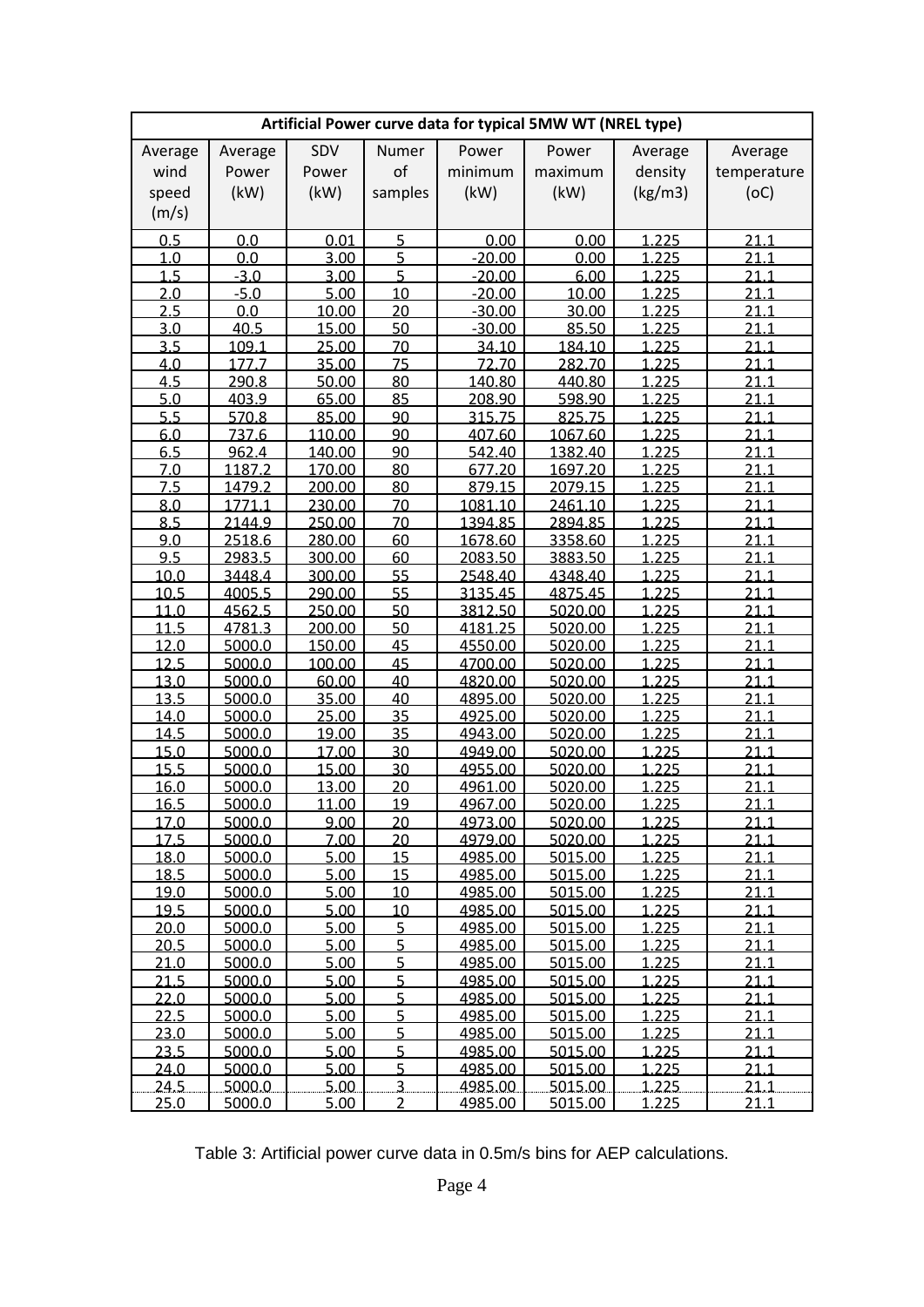# 4. Uncertainty components

The uncertainty estimation follows the methodology described in [1] and [2]. For the scope of this application (no measurement campaign data), the default recommended values in these documents were applied (or typical ones from similar test campaigns).

#### **4.1 Combined uncertainties**

The uncertainty components regard the instrumentation (cup anemometry and remote sensing devices), the reference wind speed estimation (cup anemometer or rotor equivalent wind speed REWS) and their statistical variation.

Two additional components are considered in order to describe the operation of options of the floating LIDAR and FloatMast, namely structure movement effects and data availability.

The detailed uncertainty components for each applicable measured quantity are shown in Table 4. They are grouped as required in the Annex E of [2]

Statistical uncertainties and the power measurement uncertainties are assumed common for all 5 cases.

#### **4.2 Effect of the structure motions**

In the luck of measured data for floating lidars and FloatMast motions, published material (conference presentations, papers, etc) was used to define the corresponding uncertainty component. Four such publications [8], [9], [10], [11] were taken into account in order to deduce an average value of **1.4%**.



Photo 2: CMR's experimental setup [8] for motion induced errors in wind speed: Two fixed lidars against two identical ones on a moving platform.

Perhaps, the most known publication comes from the Norwegian Christian Michelsen Research (CMR) performing comparisons between two sets of identical ZephIRs and Windcubes lidars, the first one fixed and the other on a moving platform with 6 degrees of freedom. The only inconvenient of this campaign was the somehow low average wind speed (5m/s), since it was performed close the Company's buildings. As expected, the results for the horizontal speed deviation depend not only to the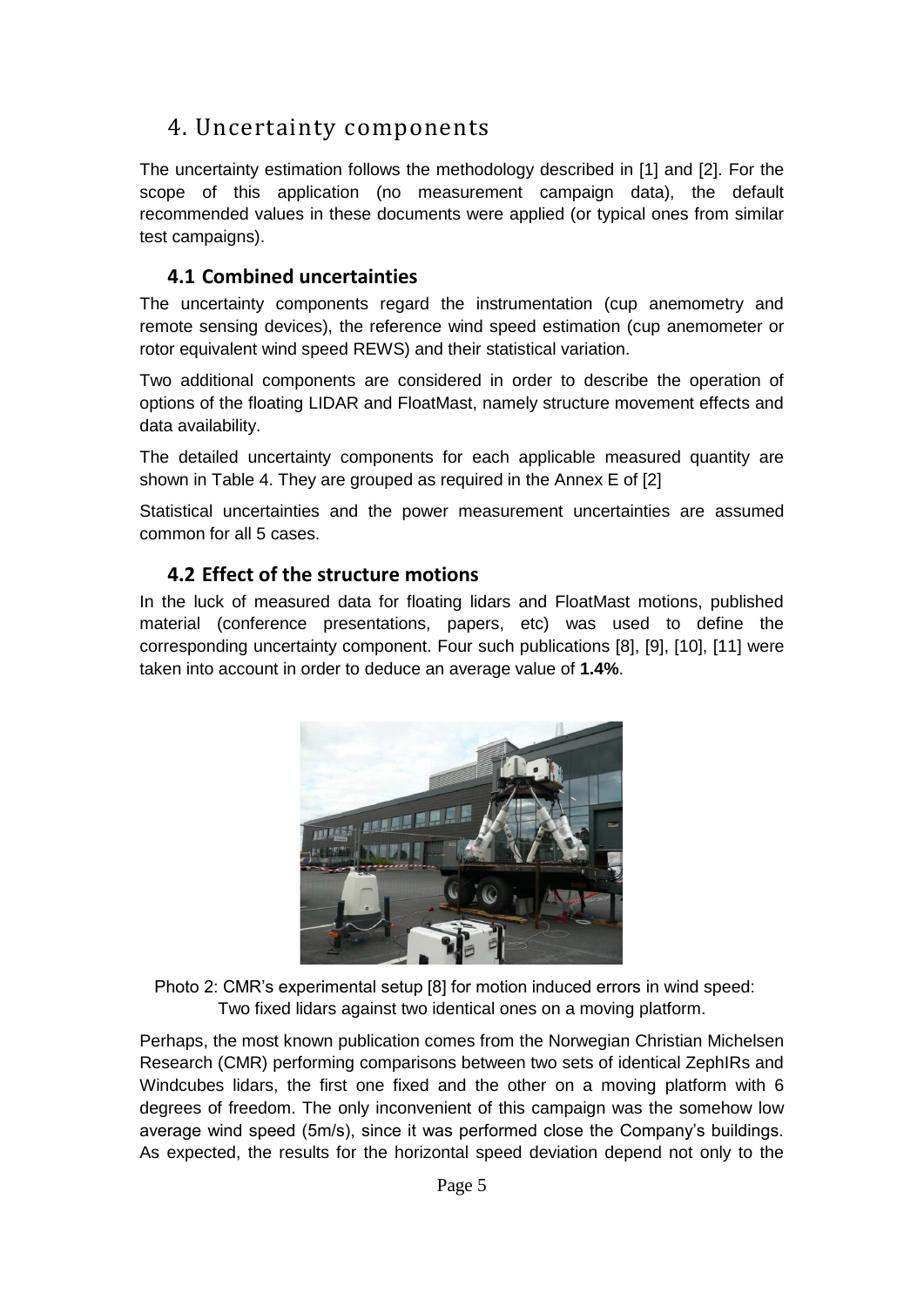motion type (yaw, tilt, surge, heave, roll, pitch, circular, etc) and the corresponding frequency and amplitude, but also to the lidar type (pulsed- or continuous-wave).

T. Rogers from DNV [9] modeled three different floating vessels movements (barge, spar buoy and disk buoy) and reports errors from 0.2% (barge) 1% (spar buoy) and 2% (disk buoy). In the assessment of the SeaWatch floating lidar [10] DNV reports in average wind speed deviations of 1.4%, for the 4 investigated heights. Correction algorithms are already implemented in some floating lidars but few papers are published, showing promising results though. Anyhow, a common practice is to add half of the correction as additional uncertainty, therefore uncertainties do not become zero.

FloatMast's motion amplitude and frequency, by design, cannot reach those of a floating lidar and is considered as a significantly more stable foundation. Nevertheless, for the scope of this work, it is (conservatively) safe to use the half of uncertainty of the floating lidar. If floating lidars with motion correction algorithms are considered, this assumption remains true because simpler correction algorithms would be required (if any) for a FloatMast platform.

# 5. Effect of the data availability

-

Although the data availability component does not affect directly the power curve uncertainty, it does affect the uncertainty of the wind speed, measured within a specific campaign duration (i.e.: site assessment study).

LIDARs data availability is affected by harsh environmental conditions such as fog, mist, low clouds, etc. Therefore, lower annual data availabilities are expected, even in onshore deployments. As an example, the latest revision of the German TR6 guideline for Wind Resource Assessment [6], for LIDAR standalone operation, requires 12 consecutive months of measurement, with minimum data availability of 80%. Similar requirements appear in Carbon Trust's Offshore Roadmap for the commercial acceptance of floating LIDAR technology [12], where the monthly and overall data availabilities are set to 80% and 85%.

The following procedure [4] was applied in order to investigate the effect of LIDAR's lower data availability within a 1-year campaign<sup>1</sup>. A high-quality offshore wind dataset was selected and 14 scenarios were examined, simulating several patterns of data losses, reaching 20% for each scenario. The deduced uncertainty of the average wind speed was found to be **1.0%**.

 $<sup>1</sup>$  It should not be confused with the data availability of multi-years campaign, for long-term wind</sup> resource assessment.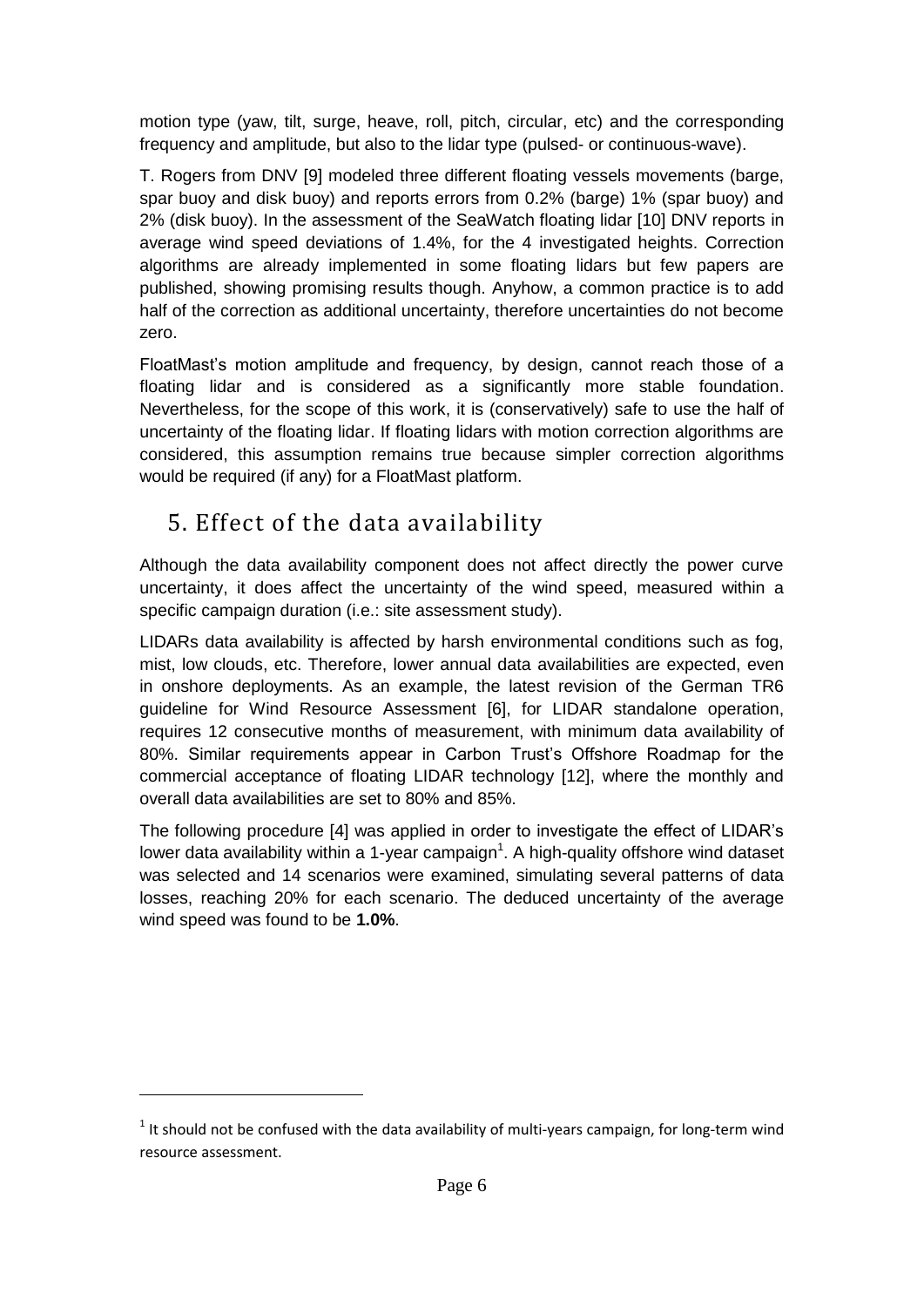| Abbreviation   | <b>Uncertainty description</b>                                                  | <b>RHMM</b>    | HHMM<br>+ RSD  | <b>BHMM</b><br>+ RSD | fIRSD          | <b>FloatMast</b> |
|----------------|---------------------------------------------------------------------------------|----------------|----------------|----------------------|----------------|------------------|
|                | UNCERTAINTY ITEMS FOR WIND SPEED                                                |                |                |                      |                |                  |
|                | RUV1(4) [4. m/s] standard uncertainty cup PRE-calibration 4-16M/S               | 0.1            | 0.1            | 0.1                  | 0              | 0.1              |
| RUV2[m/s]      | uncertainty due to in-situ or post calibration                                  | 0.1            | 0.1            | 0.1                  | 0              | 0.1              |
| <b>RUV3[]</b>  | sensor classification k                                                         | 1.7            | 1.7            | 1.7                  | 0              | 1.7              |
| <b>RUV4[%]</b> | uncertainty due to mounting - mast shadowing effects (0.5:top, 1.0:top-s        | 0              | 0              | 0                    | 0              | 0                |
| <b>RUV5[%]</b> | uncertainty due to lightning finial [%]                                         | 0              | 0              | 0                    | 0              | 0                |
|                | RUV6[%FR],CRUV6 uncertainty of DAQ as per cent of full range & full range [m/s] | 0.1            | 0.1            | 0.1                  | $\mathbf 0$    | 0.1              |
|                | UNCERTAINTY ITEMS FOR AIR DENSITY DUE TO TEMPERATURE                            |                |                |                      |                |                  |
| RUT1[oK]       | uncertainty of temperature sensor calibration                                   | 0.5            | 0.5            | 0.5                  | 0.5            | 0.5              |
| RUT2[oK]       | uncertainty due to imperfect radiation shield                                   | 1.5            | 1.5            | 1.5                  | 1.5            | $1.5\,$          |
| RUT3[oK]       | uncertainty due to mounting effects                                             | 0.3            | 0.3            | 0.3                  | 0.3            | 0.3              |
|                | RUT4[%FR], CRUT4 uncertainty of DAQ as per cent of full range & full range [oK] | 0.2            | 0.2            | 0.2                  | 0.2            | 0.2              |
|                | UNCERTAINTY IN AIR DENSITY DUE TO PRESSURE                                      |                |                |                      |                |                  |
| RUB1[hPa]      | uncertainty of air pressure sensor calibration                                  | 3              | 3              | 3                    | 3              | 3                |
|                | RUB2[], DH_RUB2 uncertainty due to mounting effects (=10%), height difference   | 0.1            | 0.1            | 0.1                  | 0.1            | 0.1              |
|                | RUB3[%FR],CRUB3 uncertainty of DAQ as per cent of full range & full range [hPa] | 0.1            | 0.1            | 0.1                  | 0.1            | 0.1              |
|                | UNCERTAINTY IN AIR DENSITY DUE TO RELATIVE HUMIDITY                             |                |                |                      |                |                  |
| <b>RUH1[%]</b> | uncertainty of air humidity sensor calibration                                  | $\overline{2}$ | 2              | $\overline{2}$       | $\overline{2}$ | $\overline{2}$   |
| <b>RUH2[%]</b> | uncertainty due to mounting effects (%)                                         | 0.2            | 0.2            | 0.2                  | 0.2            | 0.2              |
|                | RUH3[%FR], CRUH3 uncertainty of DAQ as per cent of full range & full range [%]  | 0.1            | 0.1            | 0.1                  | 0.1            | 0.1              |
|                | UNCERTAINTY ITEMS FOR WIND SPEED FROM REMORE SENSING DEVICES U rsd              | 0.00           | 2.74           | 2.74                 | 3.44           | 2.74             |
| RURSD1[%]      | E.7.2 uncertainty related to device verification E.7.2                          | 0              | $\mathbf 0$    | 0                    | 0.3            | 0                |
| RURSD2[%]      | E.7.3 uncertainty related to in situ device check E.7.3                         | 0              | $\mathbf 0$    | 0                    | 1.5            | 0                |
| RURSD3[%]      | E.7.4 uncertainty for operational characteristics (classification)              | 0              | 1.5            | 1.5                  | 1.5            | 1.5              |
| RURSD4[%]      | E.7.5 uncertainty for mounting of the device                                    | 0              | $\mathbf{1}$   | $\mathbf{1}$         | 1              | 1                |
| RURSD5[%]      | E.7.6 uncertainty of flow variation in different probe volumes                  | 0              | $\overline{2}$ | $\overline{2}$       | $\overline{2}$ | 2                |
| RURSD6[%]      | E.7.7 uncertainty due to the monitoring test                                    | 0              | 0.5            | 0.5                  | 1.5            | 0.5              |
| RURSD7[%]      | uncertainty due to data acquisition of wind speed signal                        | 0              | 0.1            | 0.1                  | 0.1            | 0.1              |
|                | UNCERTAINTY ITEMS FOR ROTOR EQUIVALENT WIND SPEED                               | 2.24           | 1.12           | 2.29                 | 1.58           | 2.29             |
| RUREWS1[%]     | RSD only                                                                        | 0              | 0              | 0                    | 1.5            | 0                |
| RUREWS2[%]     | E.8.2.2 uncertainty wind shear: met mast significantly above hub height         | $\overline{2}$ | 0              | 0                    | 0              | 0                |
| RUREWS3[%]     | E.8.2.3 uncertainty wind shear: RSD + lower than hub height met mast            | 0              | 0              | $\overline{2}$       | 0              | 2                |
| RUREWS4[%]     | E.8.2.4 uncertainty wind shear: hub height met mast + RSD for shear             | 0              | $\mathbf{1}$   | 1                    | $\mathbf 0$    | 1                |
| RUREWS5[%]     | E.8.3 uncertainty wind veer                                                     | $\mathbf{1}$   | 0.5            | 0.5                  | 0.5            | 0.5              |
|                | UNCERTAINTY COMPONENTS FOR METHODOLOGY                                          |                |                |                      |                |                  |
| UM SHEAR [%]   | missing information for wind shear                                              | 0              | 0              | 0                    | 0              | $\mathbf 0$      |
| UM VEER [%]    | missing information for wind veer                                               | 0              | 0              | 0                    | 0              | 0                |
| UM_UPFLOW [%]  | missing information for upflow                                                  | 0              | 0              | 0                    | 0              | 0                |
| UM TI [%]      | missing information for turbulence (no hub height met mast)                     | 0              | 0              | 0                    | 0.4            | 0                |
| UM SEASON [%]  | unquantifiable seasonal influences                                              | 0              | 0              | 0                    | 0              | 0                |
| UM TINORM [%]  | turbulence normalization                                                        | 0              | 0              | 0                    | 0              | 0                |
|                | UM SHEARNORM shear normalization                                                | 0              | 0              | 0                    | 0              | 0                |
| UM_CC [%]      | cold climates                                                                   | 0              | $\mathbf 0$    | 0                    | 0              | $\mathbf 0$      |
|                | <b>SPECIFIC UNCERTAINTY COMPONENTS</b>                                          |                |                |                      |                |                  |
| RUREST1[%]     | uncertainty due to system availability losses                                   | 0              | 0              | 0                    | $\mathbf{1}$   | 0                |
| RUREST2[%]     | uncertainty due to mast/LIDAR movement effects                                  | 0              | $\mathbf 0$    | $\mathbf 0$          | 1.4            | 0.7              |

Table 4: Detailed uncertainty components for the calculations, following [2]]

AEP calculations are performed for average wind speeds ranging from 4m/s up to 14m/s. Table 5 shows the AEP calculations and the associated uncertainty depending the measurement scenarios.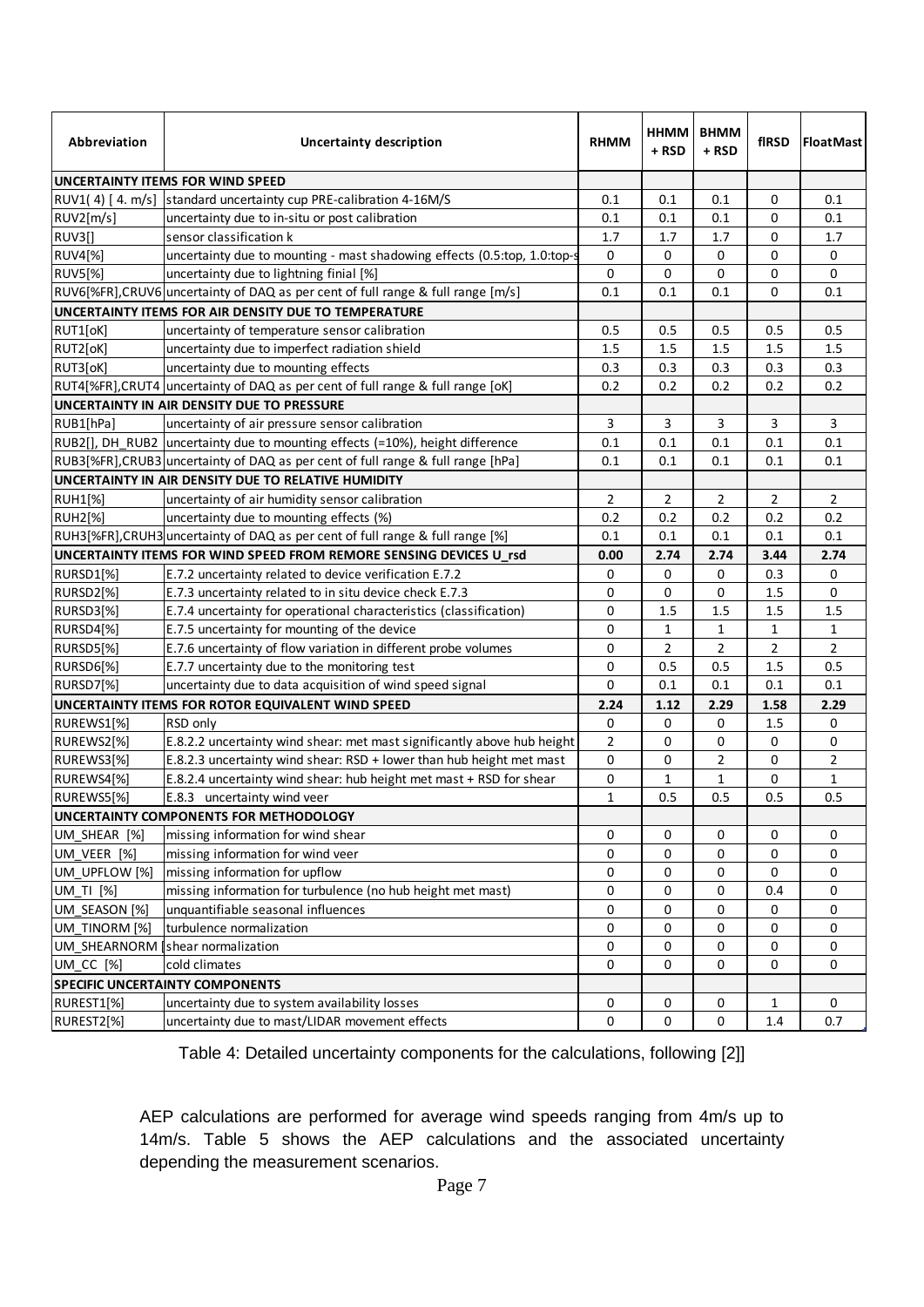| AEP uncertainty indicative calculations for NREL type 5MW offshore WT for various wind speed measurement scenarios |           |                             |             |                                              |             |                                                       |             |                      |             |                   |             |
|--------------------------------------------------------------------------------------------------------------------|-----------|-----------------------------|-------------|----------------------------------------------|-------------|-------------------------------------------------------|-------------|----------------------|-------------|-------------------|-------------|
| Umean                                                                                                              |           | Case A: Full rotor met mast |             | Case B: Hub-height met<br>$\text{mst}$ + RSD |             | Case C: Below-hub met<br>$\text{master} + \text{RSD}$ |             | Case D: Floating RSD |             | Case E: FloatMast |             |
| $(m/s)$ -                                                                                                          | AEP [MWh] | AEP                         | AEP         | AEP                                          | AEP         | AEP                                                   | AEP         | AEP                  | AEP         | AEP               | AEP         |
| Rayleigh                                                                                                           |           | uncertainty                 | uncertainty | uncertainty                                  | uncertainty | uncertainty                                           | uncertainty | uncertainty          | uncertainty | uncertainty       | uncertainty |
|                                                                                                                    |           | [MWh]                       | %           | [MWh]                                        | %           | [MWh]                                                 | %           | [MWh]                | %           | [MWh]             | %           |
| 4                                                                                                                  | 3493.7    | 484.4                       | 13.9        | 542.7                                        | 15.5        | 596.8                                                 | 17.1        | 969.6                | 27.8        | 603.0             | 17.3        |
| 5                                                                                                                  | 6758.4    | 677.5                       | 10.0        | 782.3                                        | 11.6        | 878.3                                                 | 13.0        | 1406.6               | 20.8        | 889.2             | 13.2        |
| 6                                                                                                                  | 10692.7   | 832.8                       | 7.8         | 975.6                                        | 9.1         | 1105.7                                                | 10.3        | 1736.3               | 16.2        | 1120.5            | 10.5        |
| 7                                                                                                                  | 14735.0   | 919.2                       | 6.2         | 1083.5                                       | 7.4         | 1232.5                                                | 8.4         | 1904.3               | 12.9        | 1249.5            | 8.5         |
| 8                                                                                                                  | 18491.1   | 945.9                       | 5.1         | 1117.0                                       | 6.0         | 1271.9                                                | 6.9         | 1939.1               | 10.5        | 1289.5            | 7.0         |
| 9                                                                                                                  | 21747.8   | 933.2                       | 4.3         | 1101.3                                       | 5.1         | 1253.4                                                | 5.8         | 1889.2               | 8.7         | 1270.6            | 5.9         |
| 10                                                                                                                 | 24397.1   | 898.0                       | 3.7         | 1057.8                                       | 4.3         | 1202.2                                                | 4.9         | 1793.7               | 7.4         | 1218.6            | 5.0         |
| 11                                                                                                                 | 26397.4   | 851.6                       | 3.2         | 1000.6                                       | 3.8         | 1135.1                                                | 4.3         | 1677.9               | 6.4         | 1150.3            | 4.4         |
| 12                                                                                                                 | 27761.5   | 800.7                       | 2.9         | 938.0                                        | 3.4         | 1061.9                                                | 3.8         | 1556.5               | 5.6         | 1075.9            | 3.9         |
| 13                                                                                                                 | 28545.4   | 749.0                       | 2.6         | 874.7                                        | 3.1         | 988.2                                                 | 3.5         | 1437.5               | 5.0         | 1001.1            | 3.5         |
| 14                                                                                                                 | 28832.0   | 698.5                       | 2.4         | 813.5                                        | 2.8         | 917.1                                                 | 3.2         | 1324.9               | 4.6         | 928.9             | 3.2         |

Table 5. AEP calculations and uncertainty estimations.

| AEP uncertainty indicative calculations for NREL type 5MW offshore WT for various wind speed measurement scenarios |                             |             |                        |             |                       |             |                      |             |                   |             |
|--------------------------------------------------------------------------------------------------------------------|-----------------------------|-------------|------------------------|-------------|-----------------------|-------------|----------------------|-------------|-------------------|-------------|
|                                                                                                                    | Case A: Full rotor met mast |             | Case B: Hub-height met |             | Case C: Below-hub met |             | Case D: Floating RSD |             | Case E: FloatMast |             |
| Umean $(m/s)$ -                                                                                                    | Umean                       | Umean       | Umean                  | Umean       | Umean                 | Umean       | Umean                | Umean       | Umean             | Umean       |
| Rayleigh                                                                                                           | uncertainty                 | uncertainty | uncertainty            | uncertainty | uncertainty           | uncertainty | uncertainty          | uncertainty | uncertainty       | uncertainty |
|                                                                                                                    | [m/s]                       | %           | [m/s]                  | %           | [m/s]                 | %           | [m/s]                | %           | [m/s]             | %           |
| 4                                                                                                                  | 0.166                       | 4.1         | 0.186                  | 4.7         | 0.206                 | 5.1         | 0.439                | 11.0        | 0.208             | 5.2         |
| 5                                                                                                                  | 0.184                       | 3.7         | 0.211                  | 4.2         | 0.237                 | 4.7         | 0.462                | 9.2         | 0.240             | 4.8         |
| 6                                                                                                                  | 0.203                       | 3.4         | 0.237                  | 4.0         | 0.269                 | 4.5         | 0.487                | 8.1         | 0.273             | 4.5         |
|                                                                                                                    | 0.223                       | 3.2         | 0.264                  | 3.8         | 0.302                 | 4.3         | 0.513                | 7.3         | 0.306             | 4.4         |
| 8                                                                                                                  | 0.243                       | 3.0         | 0.292                  | 3.6         | 0.336                 | 4.2         | 0.541                | 6.8         | 0.340             | 4.3         |
| q                                                                                                                  | 0.262                       | 2.9         | 0.318                  | 3.5         | 0.368                 | 4.1         | 0.568                | 6.3         | 0.373             | 4.2         |
| 10                                                                                                                 | 0.280                       | 2.8         | 0.342                  | 3.4         | 0.397                 | 4.0         | 0.593                | 5.9         | 0.403             | 4.0         |
| 11                                                                                                                 | 0.294                       | 2.7         | 0.362                  | 3.3         | 0.421                 | 3.8         | 0.613                | 5.6         | 0.428             | 3.9         |
| 12                                                                                                                 | 0.305                       | 2.5         | 0.376                  | 3.1         | 0.439                 | 3.7         | 0.626                | 5.2         | 0.446             | 3.7         |
| 13                                                                                                                 | 0.311                       | 2.4         | 0.385                  | 3.0         | 0.451                 | 3.5         | 0.632                | 4.9         | 0.458             | 3.5         |
| 14                                                                                                                 | 0.313                       | 2.2         | 0.389                  | 2.8         | 0.455                 | 3.3         | 0.630                | 4.5         | 0.463             | 3.3         |

Table 6. AEP calculations and uncertainty estimations.



Figure 2. AEP (*left*) and wind speed (*right*) uncertainties for various Rayleigh distributions.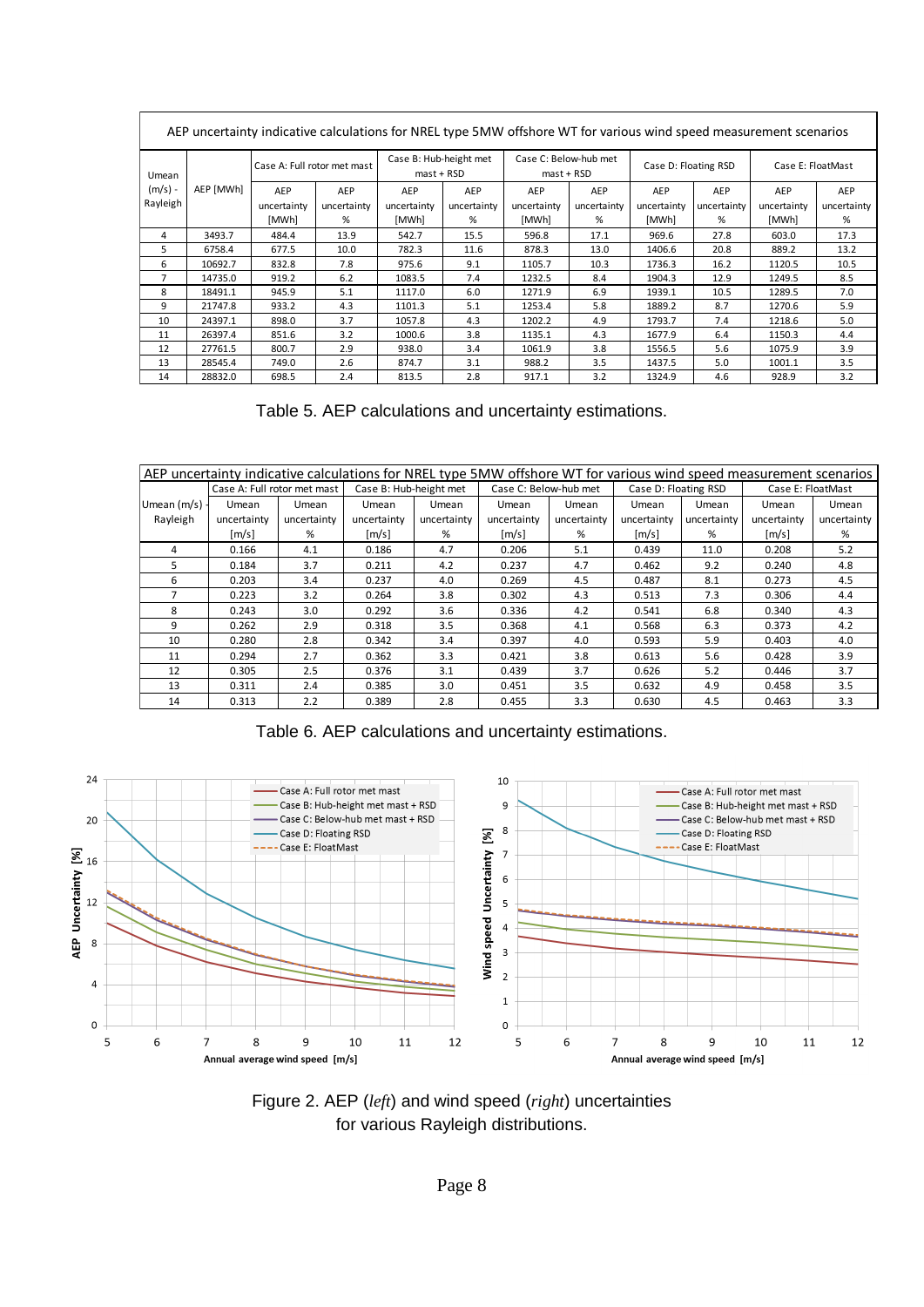# 6. Conclusions

In this work five common configurations for offshore wind resource assessment were examined, regarding the uncertainty of their methodology.

All the individual uncertainties components were categorized and assessed following the corresponding requirements of the IEC 61400-12-1 standard [2]. In the cases, where no information is available for a specific uncertainty component (i.e.: uncertainty due to mounting effects of a device), the recommended default values were adopted.

Case E configuration (a short met mast on a floating platform) differs from the IEC compliant Case C, only in respect to the movement of the TLP platform. It might be potentially regarded as such, only if the dynamics of the motion do not affect wind flow results. In that case, measurements will provide the extra uncertainty values to be included, if needed.

| Case | <b>Method</b>                                                                               | <b>Wind speed</b><br>uncertainty | <b>AEP</b> | <b>AEP</b><br>uncertainty |
|------|---------------------------------------------------------------------------------------------|----------------------------------|------------|---------------------------|
| А    | Fixed permanent full rotor height<br>meteorological mast (150m)                             | 2.9%                             |            | 4.3%                      |
| R    | Fixed permanent hub height<br>meteorological mast (90m) with remote<br>sensing device (RSD) | 3.5%                             |            | 5.1%                      |
|      | Fixed permanent below hub height mast<br>(40m) with remote sensing device (RSD)             | 4.1%                             | 21.7GWh    | 5.8%                      |
|      | Remote sensing device (RSD) on floating<br>vessel (i.e. floating LIDAR)                     | 6.4%                             |            | 8.8%                      |
|      | Temporary TLP mast (40m) with remote<br>sensing device (FloatMast)                          | 4.2%                             |            | 5.9%                      |

Table 7: AEP uncertainty vs measurement method typical **5MW** HAWT at a site with **9m/s** annual average wind speed.

Concluding, when strict compliance to IEC 61400-12-1:20017 is unachievable (deep waters, floating wind farms) or requires high financial costs, the proposed methodology introduces two offshore configurations and compares the resulting uncertainties.